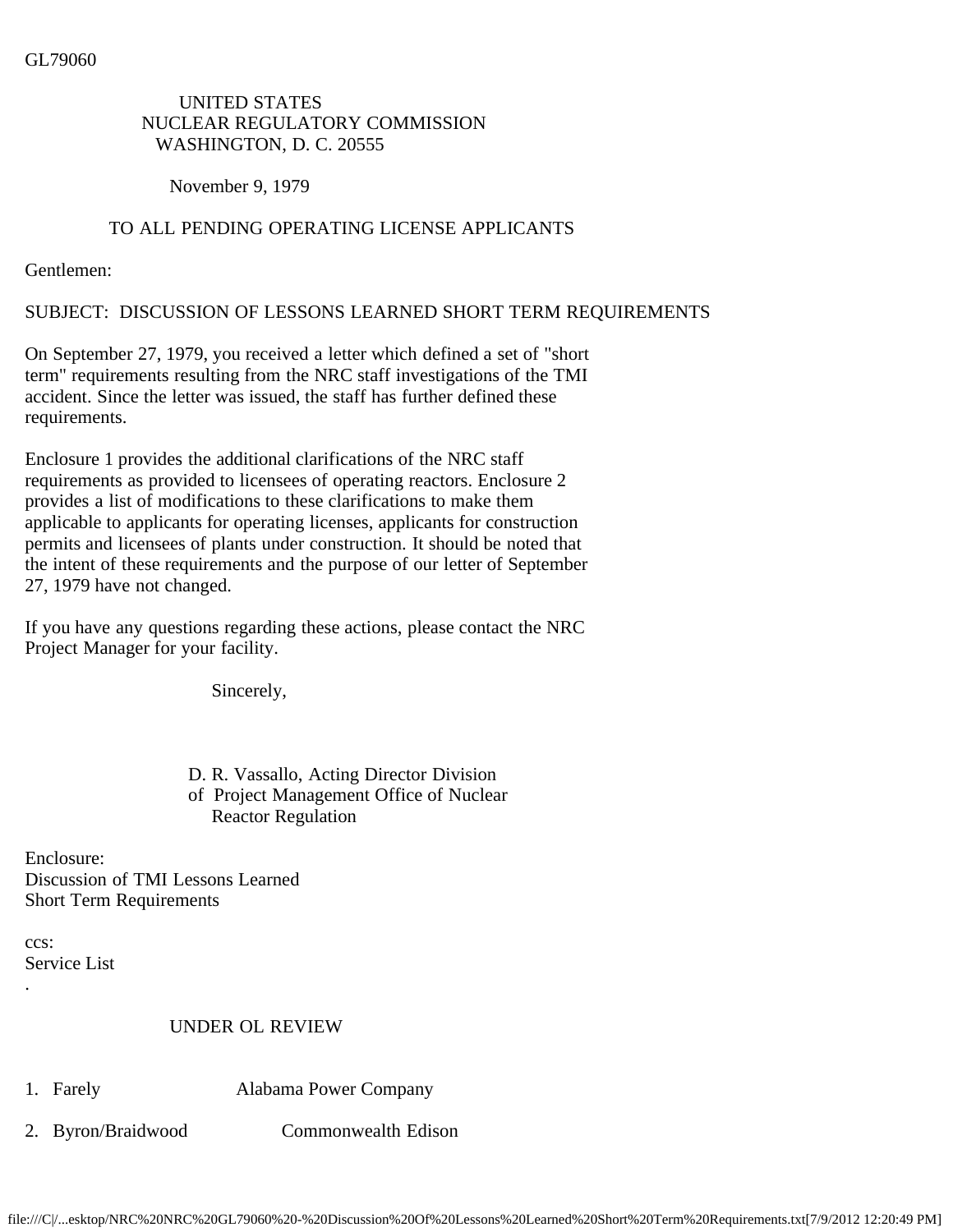|     | 3. LaSalle        | $^{\prime\prime}$                                     |
|-----|-------------------|-------------------------------------------------------|
|     | 4. Zion           | $^{\prime\prime}$                                     |
| 5.  | Midland           | <b>Consumers Power</b>                                |
| 6.  | Greenwood         | Detroit Edison                                        |
|     | 7. Catawba        | Duke Power Company                                    |
| 8.  | McGuire           | 11                                                    |
|     | 9. So. Texas      | Houston Lighting & Power                              |
|     | 10. Shoreham      | Long Island Lighting                                  |
|     | 11. Waterford     | Louisiana Power & Light                               |
|     | 12. Grand Gulf    | Mississippi Power & Light                             |
| 13. |                   | <b>Ohio Edison Company</b>                            |
|     | 14. Diablo Canyon | Pacific Gas & Electric                                |
|     | 15. Susquehana    | Pennsylvania Power & Light                            |
|     | 16. Salem 2       | Public Service Gas & Electric                         |
|     | 17. Summer        | So. Carolina Electric & Gas                           |
|     | 18. San Onofre    | So. California Edison<br>San Diego Gas & Electric Co. |
|     | 19. Bellefonte    | Tennessee Valley Authority                            |
|     | 20. Watts Bar     | "                                                     |
|     | 21. Sequoyah      | 11                                                    |
|     | 22. Comanche Peak | <b>Texas Utilities Generating</b>                     |
| 23. |                   | Toledo Edison                                         |
|     | 24. North Anna 2  | Virginia Electric & Power                             |
|     | 25. WPPSS-2       | Washington P.O.S.S.                                   |
|     | 26. Fermi         | Detroit Edison                                        |
|     | 27. Zimmer        | Cincinnati Gas & Electric                             |
|     |                   |                                                       |

 CONSTRUCTION PERMIT with Application for OL